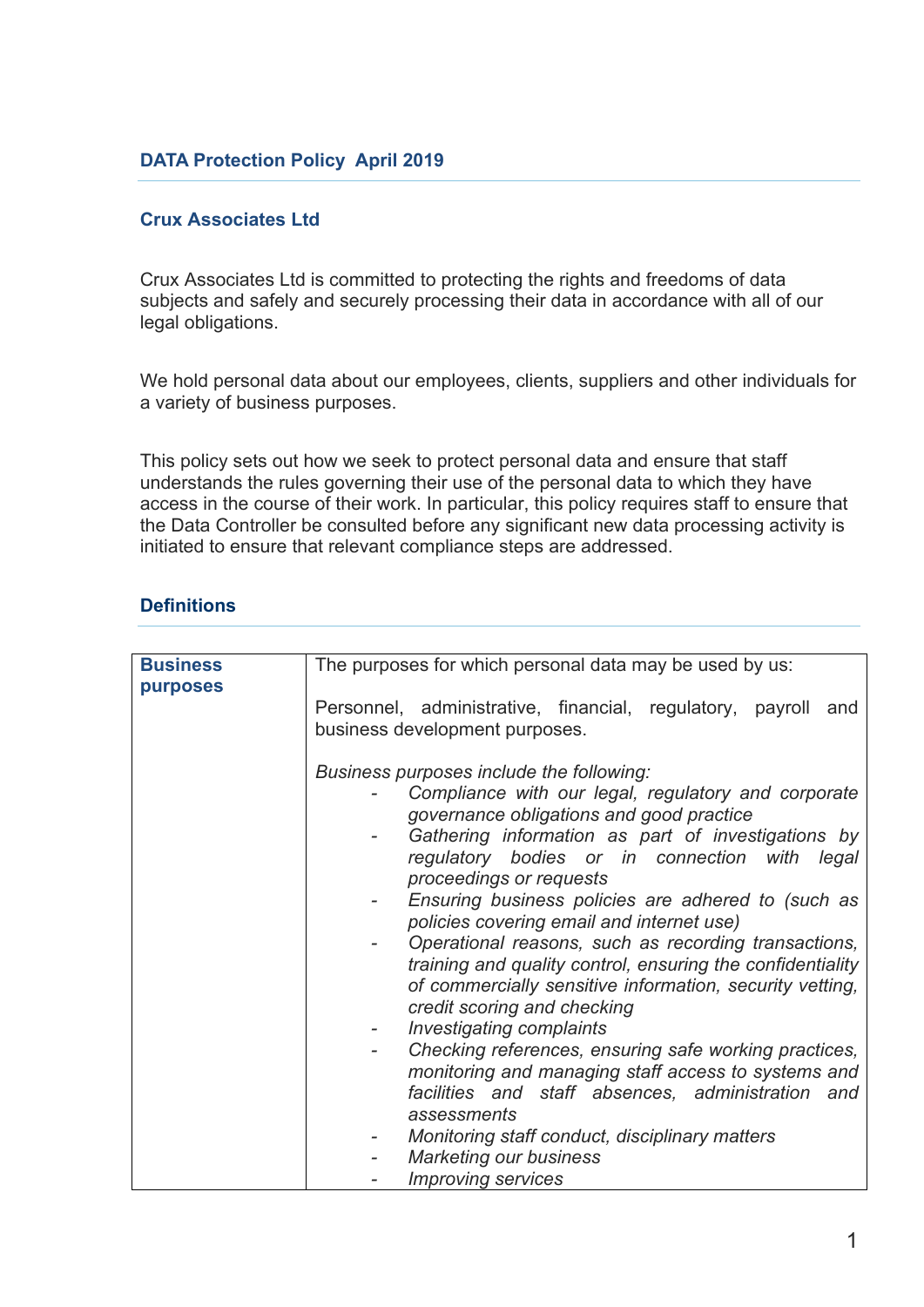|                                                            | 'Personal data' means any information relating to an identified or<br>identifiable natural person ('data subject'); an identifiable natural<br>person is one who can be identified, directly or indirectly, in<br>particular by reference to an identifier such as a name, an<br>identification number, location data, an online identifier or to one or<br>more factors specific to the physical, physiological, genetic, mental,<br>economic, cultural or social identity of that natural person. |
|------------------------------------------------------------|-----------------------------------------------------------------------------------------------------------------------------------------------------------------------------------------------------------------------------------------------------------------------------------------------------------------------------------------------------------------------------------------------------------------------------------------------------------------------------------------------------|
|                                                            | Personal data we gather may include: individuals' phone number,<br>email address, educational background, financial and pay details,<br>details of certificates and diplomas, education and skills, marital<br>status, nationality, job title, and CV.                                                                                                                                                                                                                                              |
| <b>Special</b><br>categories<br><b>of</b><br>personal data | Special categories of data include information about an individual's<br>racial or ethnic origin, political opinions, religious or similar beliefs,<br>trade union membership (or non-membership), physical or mental<br>health or condition, criminal offences, or related proceedings, and<br>genetic and biometric information -any use of special categories<br>of personal data should be strictly controlled in accordance with<br>this policy.                                                |
| <b>Data controller</b>                                     | 'Data controller' means the natural or legal person, public authority,<br>agency or other body which, alone or jointly with others, determines<br>the purposes and means of the processing of personal data; where<br>the purposes and means of such processing are determined by<br>law.                                                                                                                                                                                                           |
| <b>Data processor</b>                                      | 'Processor' means a natural or legal person, public authority,<br>agency or other body which processes personal data on behalf of<br>the controller.                                                                                                                                                                                                                                                                                                                                                |
| <b>Processing</b>                                          | 'Processing' means any operation or set of operations which is<br>performed on personal data or on sets of personal data, whether or<br>not by automated means, such as collection, recording,<br>organisation, structuring, storage, adaptation or alteration, retrieval,<br>consultation, use, disclosure by transmission, dissemination or<br>otherwise making available, alignment or combination, restriction,<br>erasure or destruction.                                                      |
| <b>Supervisory</b><br>authority                            | This is the national body responsible for data protection. The<br>supervisory authority for our organisation is [the Information<br>Commissioners Office].                                                                                                                                                                                                                                                                                                                                          |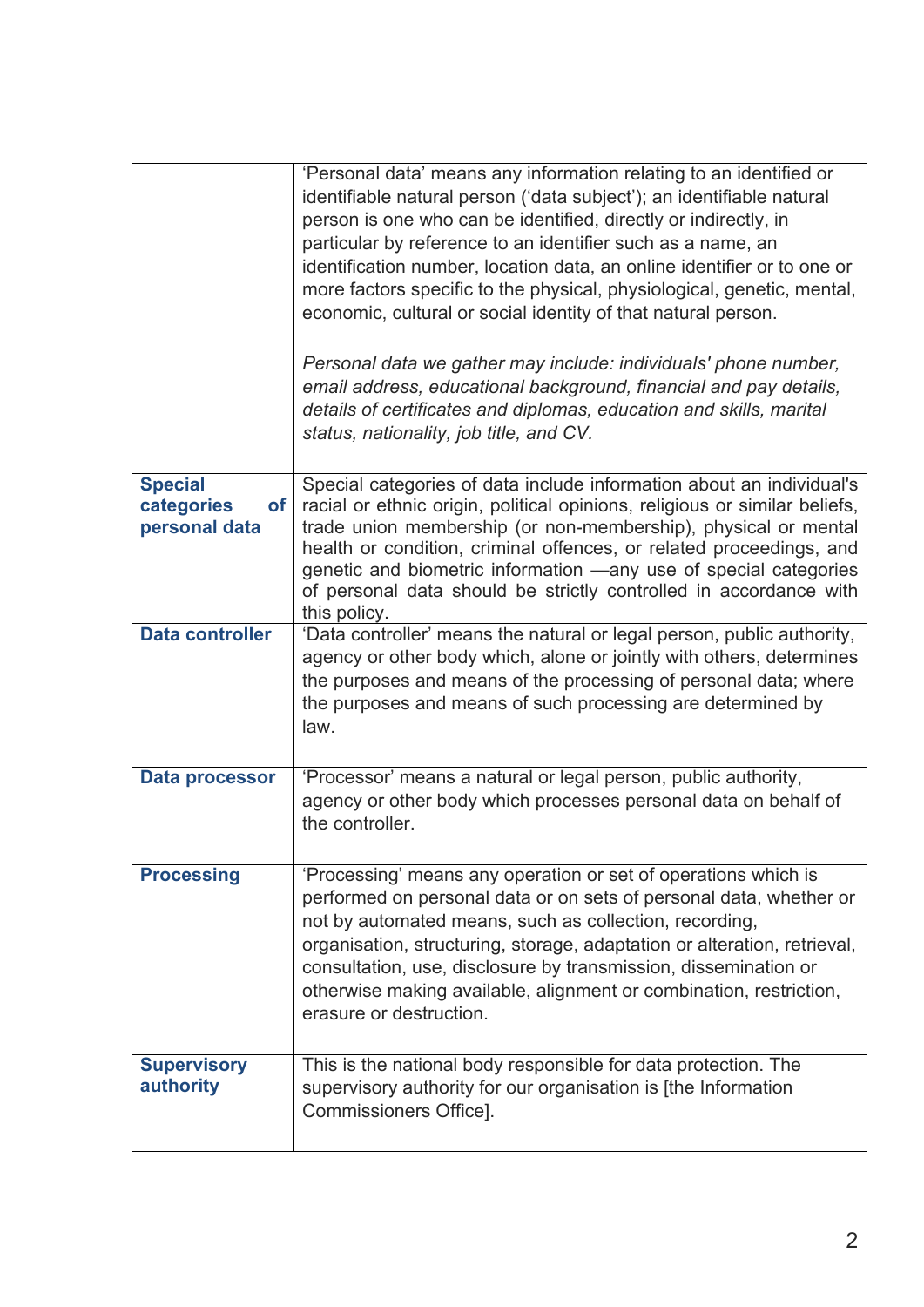### **Scope**

This policy applies to all staff, whom must be familiar with this policy and comply with its terms.

This policy supplements our other policies relating to internet and email use. We may supplement or amend this policy by additional policies and guidelines from time to time. Any new or modified policy will be circulated to staff before being adopted.

### **Who is responsible for this policy?**

The Data Controller; Susan Crooks has overall responsibility for the day-to-day implementation of this policy. You should contact this person for further information about this policy if necessary.

Susan@cruxassociates.co.uk

# **The principles**

Crux Associates Ltd shall comply with the principles of data protection (the Principles) enumerated in the EU General Data Protection Regulation 25<sup>th</sup> May 2018. We will make every effort possible in everything we do to comply with these principles. The Principles are:

### **1. Lawful, fair and transparent**

Data collection must be fair, for a legal purpose and we must be open and transparent as to how the data will be used.

## **2. Limited for its purpose**

Data can only be collected for a specific purpose.

### **3. Data minimisation**

Any data collected must be necessary and not excessive for its purpose.

### **4. Accurate**

The data we hold must be accurate and kept up to date.

### **5. Retention**

We cannot store data longer than necessary.

### **6. Integrity and confidentiality**

The data we hold must be kept safe and secure.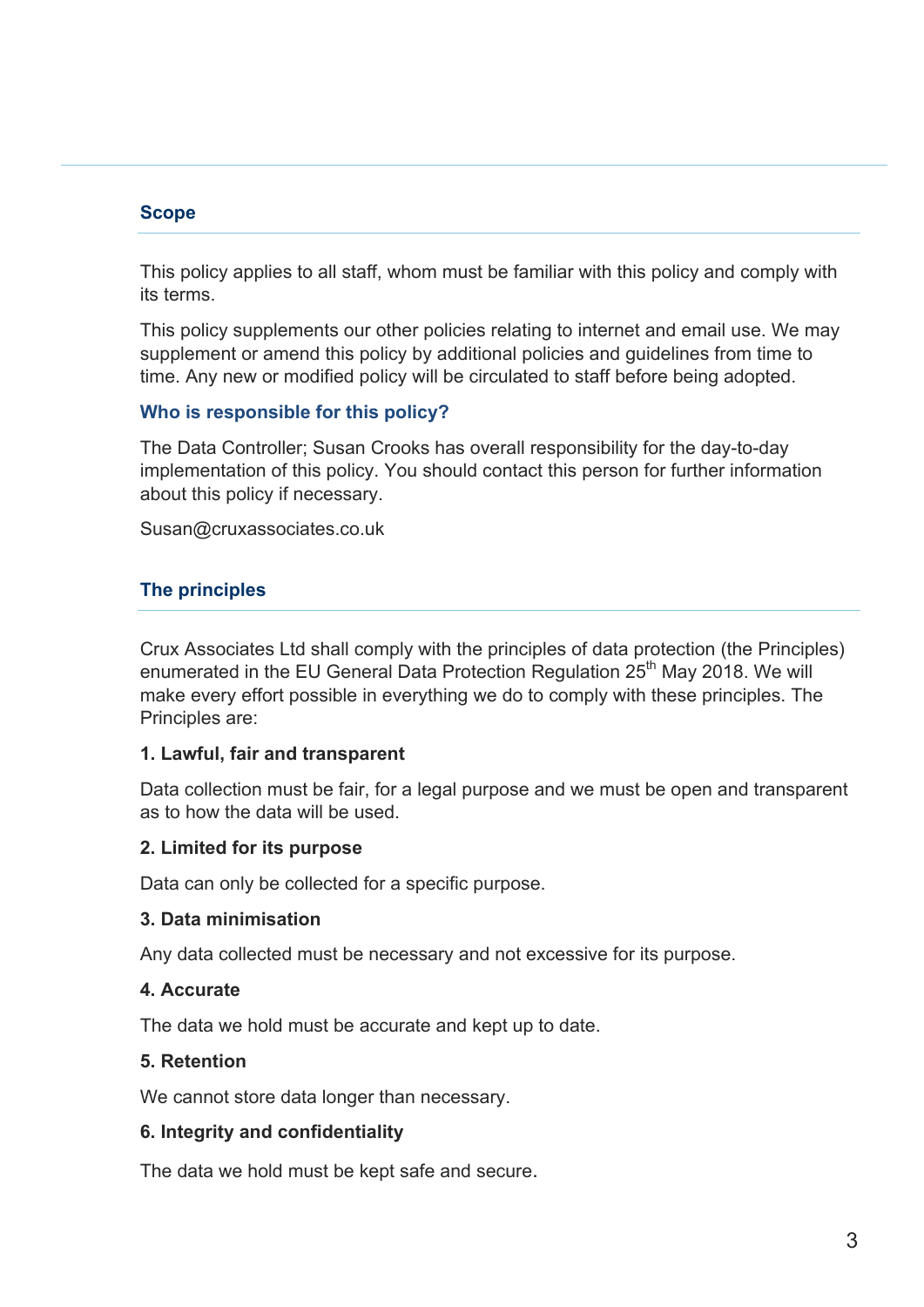# **Accountability and transparency**

We must ensure accountability and transparency in all our use of personal data. We must show how we comply with each Principle. You are responsible for keeping a written record of how all the data processing activities you are responsible for comply with each of the Principles. This must be kept up to date and must be approved by the Data Controller

To comply with data protection laws and the accountability and transparency Principle of GDPR, we must demonstrate compliance. You are responsible for understanding your particular responsibilities to ensure we meet the following data protection obligations:

- Fully implement all appropriate technical and organisational measures
- Maintain up to date and relevant documentation on all processing activities
- Conducting Data Protection Impact Assessments
- Implement measures to ensure privacy by design and default, including:
	- o Data minimisation
	- o Pseudonymisation ( Where appropriate)
	- o Transparency
	- o Allowing individuals to monitor processing
	- o Creating and improving security and enhanced privacy procedures on an ongoing basis.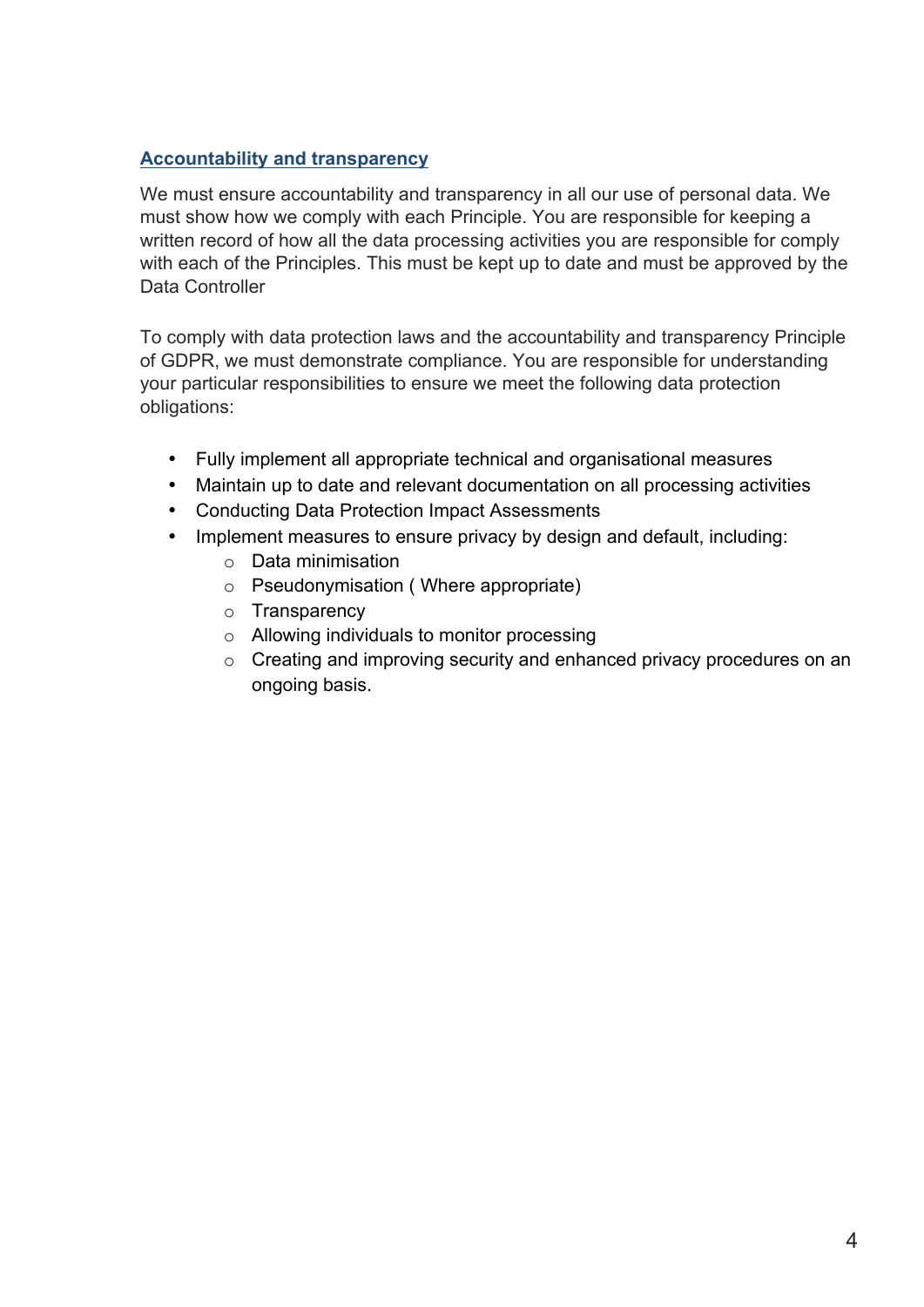#### **Our procedures**

#### Fair and lawful processing

We must process personal data fairly and lawfully in accordance with individuals' rights under the first Principle. This generally means that we should not process personal data unless the individual whose details we are processing has consented to this happening.

If we cannot apply a lawful basis (explained below), our processing does not conform to the first principle and will be unlawful. Data subjects have the right to have any data unlawfully processed erased

#### Controlling vs. processing data

**Crux Associates Ltd** is classified as a Data Controller and a Data Processor. We must maintain our appropriate registration with the Information Commissioners Office in order to continue lawfully controlling and processing data.

As a data processor, we must comply with our contractual obligations and act only on the documented instructions of the data controller. If we at any point determine the purpose and means of processing out with the instructions of the controller, we shall be considered a data controller and therefore breach our contract with the controller and have the same liability as the controller. As a data processor, we must:

- Not use a sub-processor without written authorisation of the data controller
- Co-operate fully with the ICO or other supervisory authority
- Ensure the security of the processing
- Keep accurate records of processing activities
- Notify the controller of any personal data breaches

If you are in any doubt about how we handle data, contact the Data Controller for clarification.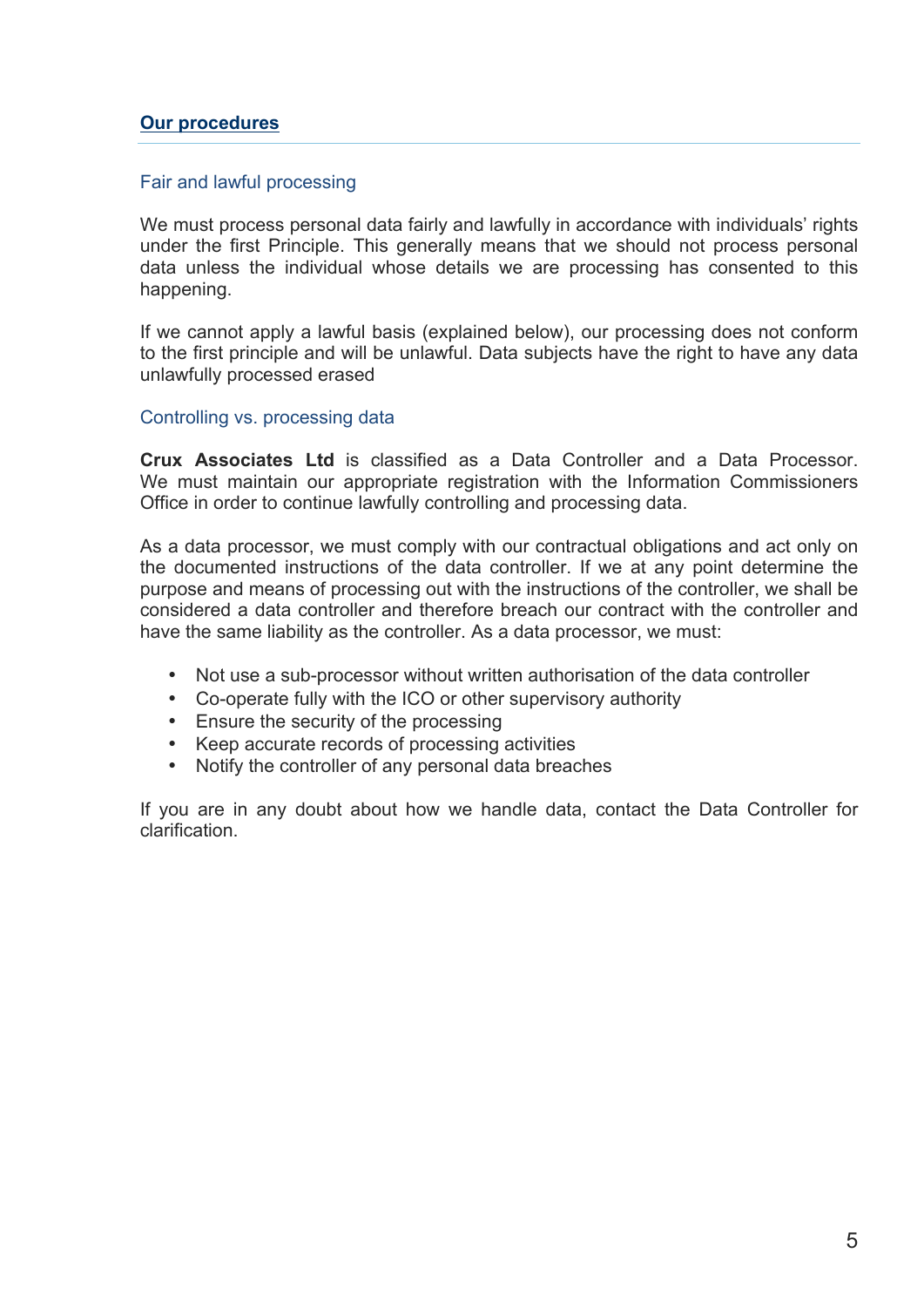## **Lawful basis for processing data**

We must establish a lawful basis for processing data. Ensure that any data you are responsible for managing has a written lawful basis approved by the Data Controller. It is your responsibility to check the lawful basis for any data you are working with and ensure all of your actions comply the lawful basis. At least one of the following conditions must apply whenever we process personal data:

## **1. Consent**

We hold recent, clear, explicit, and defined consent for the individual's data to be processed for a specific purpose.

## **2. Contract**

The processing is necessary to fulfil or prepare a contract for the individual.

## **3. Legal obligation**

We have a legal obligation to process the data (excluding a contract).

# **4. Vital interests**

Processing the data is necessary to protect a person's life or in a medical situation.

## **5. Public function**

Processing necessary to carry out a public function, a task of public interest or the function has a clear basis in law.

## **6. Legitimate interest**

The processing is necessary for our legitimate interests. This condition does not apply if there is a good reason to protect the individual's personal data; which overrides the legitimate interest.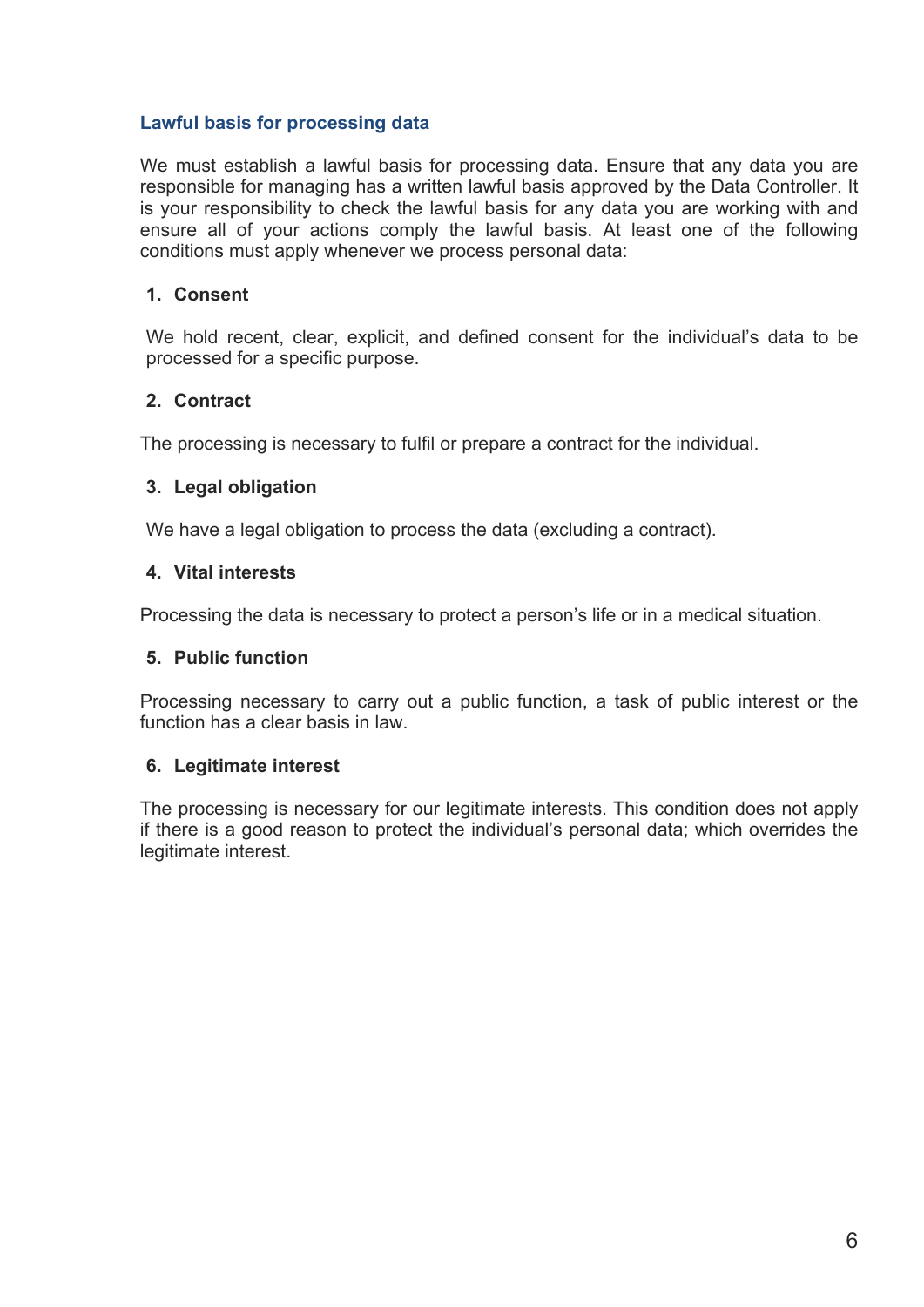### **Deciding which condition to rely on**

If you are making an assessment of the lawful basis, you must first establish that the processing is necessary. This means the processing must be a targeted, appropriate way of achieving the stated purpose. You cannot rely on a lawful basis if you can reasonable achieve the same purpose by some other means.

Remember that more than one basis may apply, and you should rely on what will best fit the purpose, not what is easiest.

Consider the following factors and document your answers:

- What is the purpose for processing the data?
- Can it reasonably be done in a different way?
- Is there a choice as to whether or not to process the data?
- Who does the processing benefit?
- After selecting the lawful basis, is this the same as the lawful basis the data subject would expect?
- What is the impact of the processing on the individual?
- Are you in a position of power over them?
- Are they a vulnerable person?
- Would they be likely to object to the processing?
- Are you able to stop the processing at any time on request, and have you factored in how to do this?

Our commitment to the first Principle requires us to document this process and show that we have considered which lawful basis best applies to each processing purpose, and can fully justify these decisions.

We must also ensure that individuals whose data is being processed by us are informed of the lawful basis for processing their data, as well as the intended purpose. This should occur via a privacy notice. This applies whether we have collected the data directly from the individual, or from another source.

If you are responsible for making an assessment of the lawful basis and implementing the privacy notice for the processing activity, you must have this approved by the Data Controller.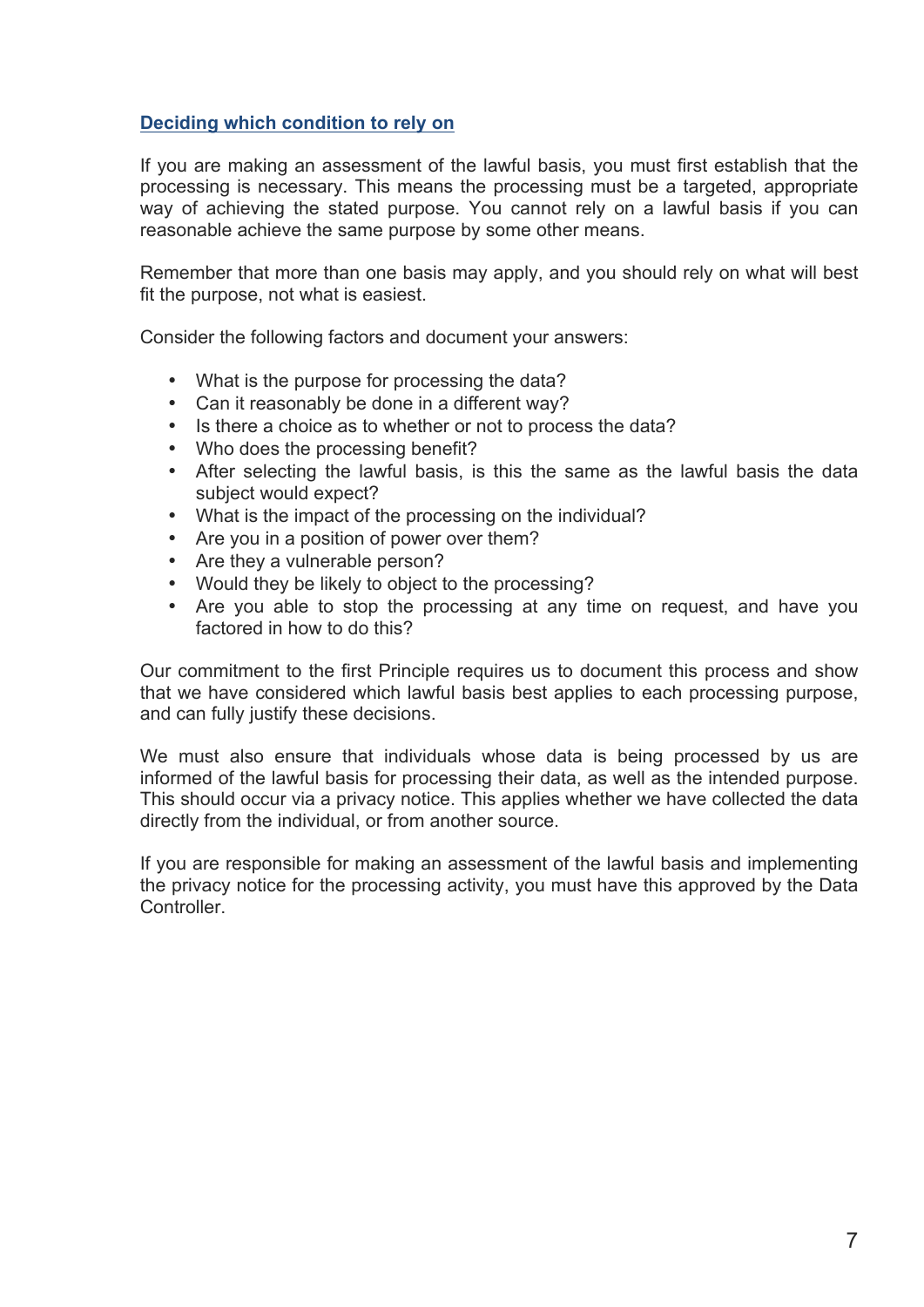### **Special categories of personal data**

### **What are special categories of personal data?**

Previously known as sensitive personal data, this means data about an individual; which is more sensitive, so requires more protection. This type of data could create more significant risks to a person's fundamental rights and freedoms, for example by putting them at risk of unlawful discrimination. The special categories include information about an individual's:

- race
- ethnic origin
- politics
- religion
- trade union membership
- **genetics**
- biometrics (where used for ID purposes)
- health
- sexual orientation

In most cases where we process special categories of personal data we will require the data subject's *explicit* consent to do this unless exceptional circumstances apply or we are required to do this by law (e.g. to comply with legal obligations to ensure health and safety at work). Any such consent will need to clearly identify what the relevant data is, why it is being processed and to whom it will be disclosed.

The condition for processing special categories of personal data must comply with the law. If we do not have a lawful basis for processing special categories of data that processing activity must cease.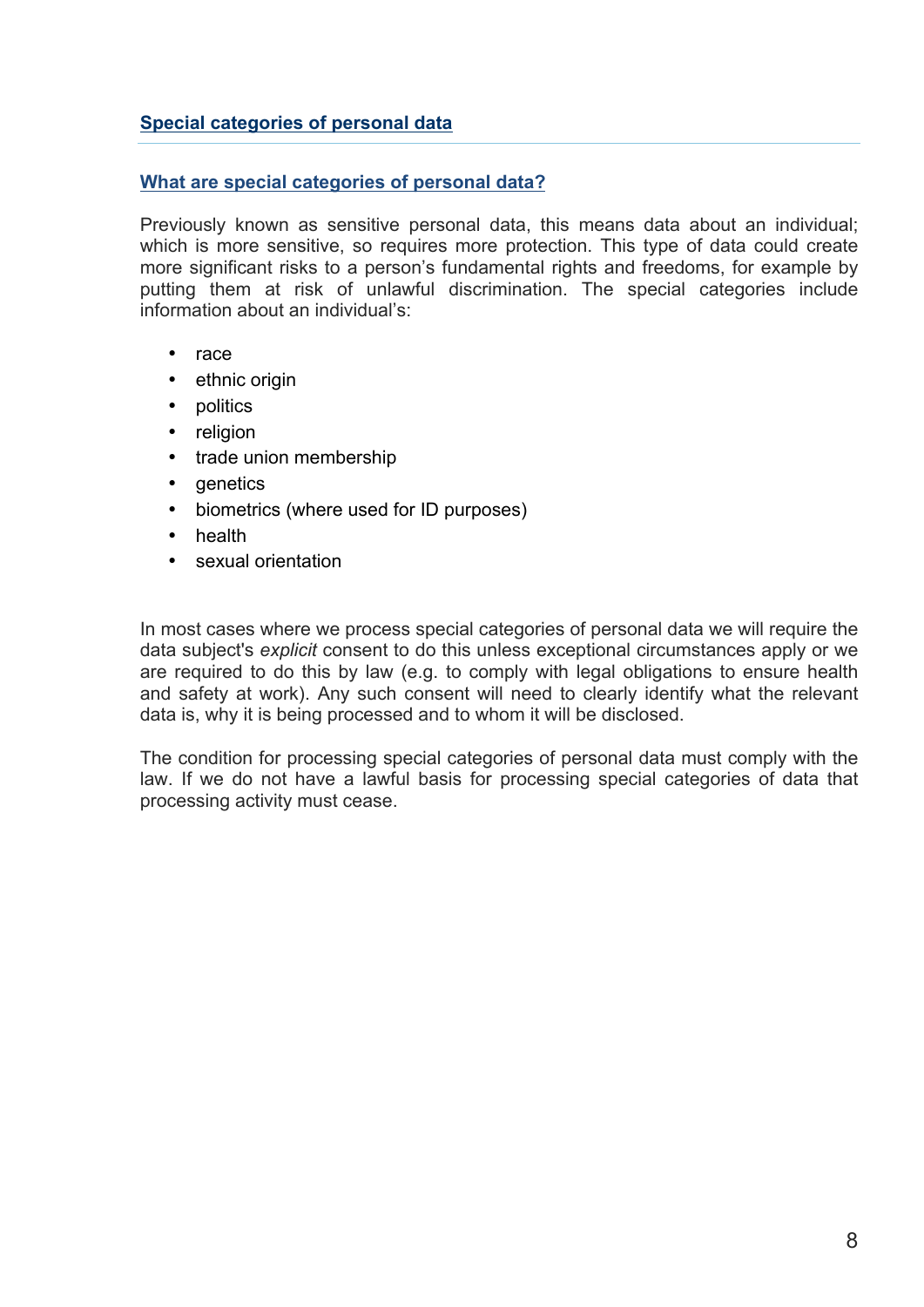### **Responsibilities**

#### **Our responsibilities**

- Analysing and documenting the type of personal data we hold
- Checking procedures to ensure they cover all the rights of the individual
- Identify the lawful basis for processing data
- Ensuring consent procedures are lawful<br>• Implementing and reviewing procedui
- Implementing and reviewing procedures to detect, report and investigate personal data breaches
- Store data in safe and secure ways
- Assess the risk that could be posed to individual rights and freedoms should data be compromised

### **Your responsibilities**

- Fully understand your data protection obligations
- Check that any data processing activities you are dealing with comply with our policy and are justified
- Do not use data in any unlawful way
- Do not store data incorrectly, be careless with it or otherwise cause us to breach data protection laws and our policies through your actions
- Comply with this policy at all times
- Raise any concerns, notify any breaches or errors, and report anything suspicious or contradictory to this policy or our legal obligations without delay

### **Responsibilities of the Data Protection Officer**

- Keeping the board updated about data protection responsibilities, risks and issues
- Reviewing all data protection procedures and policies on a regular basis
- Arranging data protection training and advice for all staff members and those included in this policy
- Answering questions on data protection from staff, board members and other stakeholders
- Responding to individuals such as clients and employees who wish to know which data is being held on them by us
- Checking and approving with third parties that handle the company's data any contracts or agreement regarding data processing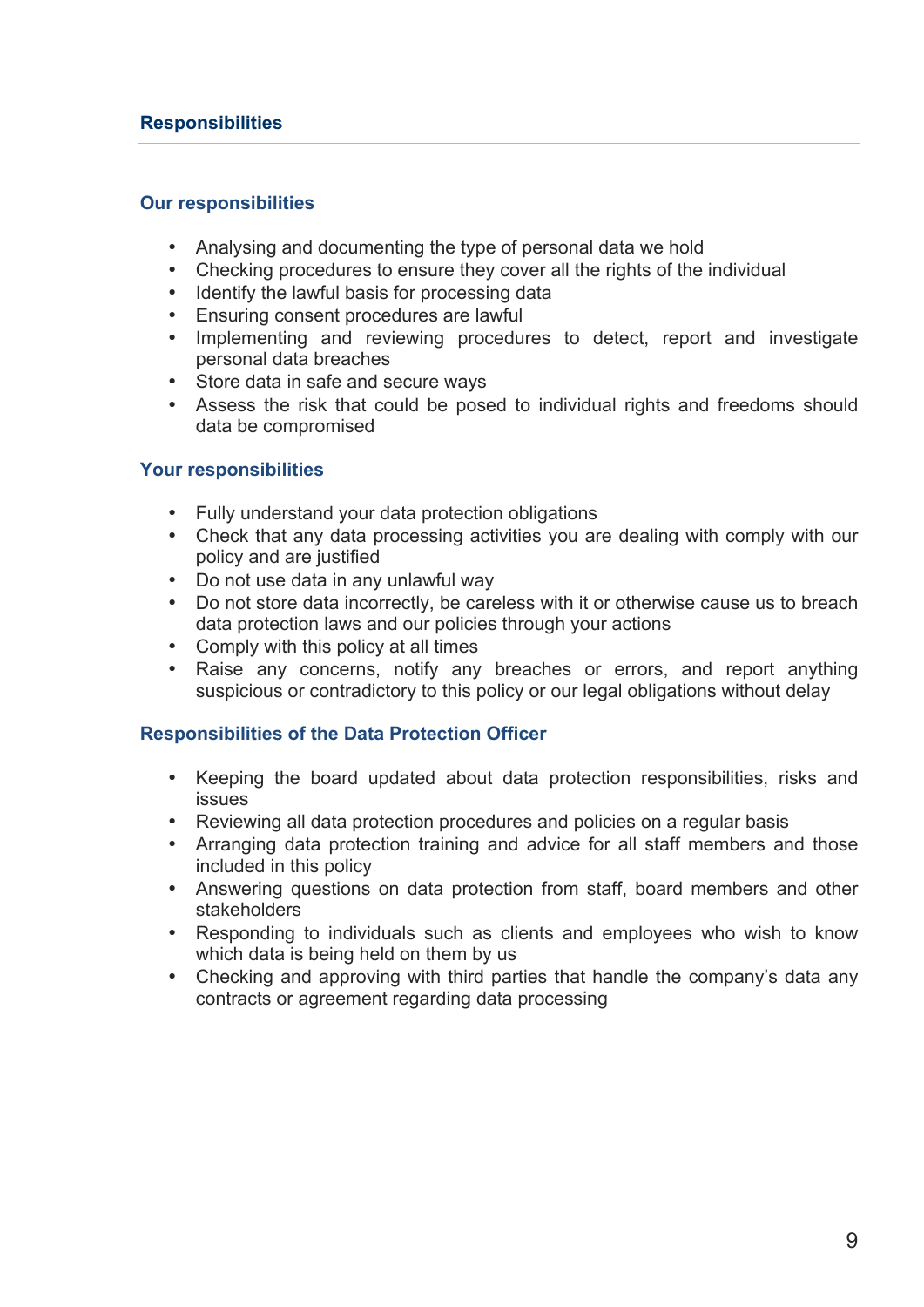### **Responsibilities of the IT Manager**

- Ensure all systems, services, software and equipment meet acceptable security standards
- Checking and scanning security hardware and software regularly to ensure it is functioning properly
- Researching third-party services, such as cloud services the company is considering using to store or process data

### **Responsibilities of the Marketing Manager**

- Approving data protection statements attached to emails and other marketing copy
- Addressing data protection queries from clients, target audiences or media outlets
- Coordinating with the Data Controller to ensure all marketing initiatives adhere to data protection laws and the company's Data Protection Policy

### **Accuracy and relevance**

We will ensure that any personal data we process is accurate, adequate, relevant and not excessive, given the purpose for which it was obtained. We will not process personal data obtained for one purpose for any unconnected purpose unless the individual concerned has agreed to this or would otherwise reasonably expect this.

Individuals may ask that we correct inaccurate personal data relating to them. If you believe that information is inaccurate you should record the fact that the accuracy of the information is disputed and inform the Data Controller.

### **Data security**

You must keep personal data secure against loss or misuse. Where other organisations process personal data as a service on our behalf, the Data Controller will establish what, if any, additional specific data security arrangements need to be implemented in contracts with those third party organisations.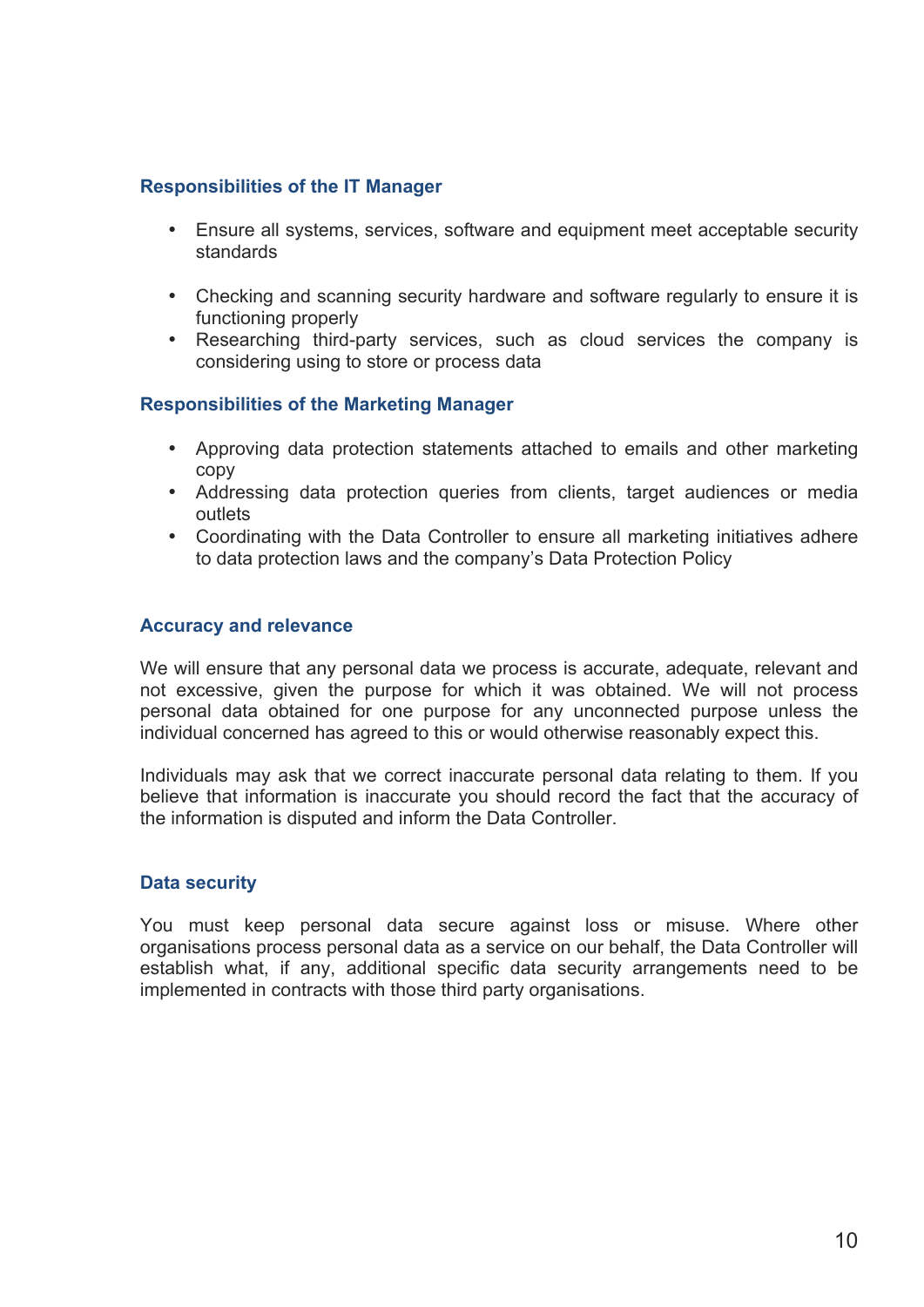### **Storing data securely**

- In cases when data is stored on printed paper, it should be kept in a secure place where unauthorised personnel cannot access it
- Printed data should be shredded when it is no longer needed
- Data stored on a computer should be protected by strong passwords that are changed regularly. We encourage all staff to use a password manager to create and store their passwords.
- Data stored on CDs or memory sticks must be encrypted or password protected and locked away securely when they are not being used
- The Data Controller must approve any cloud used to store data
- Servers containing personal data must be kept in a secure location, away from general office space
- Data should be regularly backed up in line with the company's backup procedures
- Data should never be saved directly to mobile devices such as laptops, tablets or smartphones
- All servers containing sensitive data must be approved and protected by security software
- All possible technical measures must be put in place to keep data secure

### **Data retention**

We must retain personal data for no longer than is necessary. What is necessary will depend on the circumstances of each case, taking into account the reasons that the personal data was obtained, but should be determined in a manner consistent with our data retention guidelines.

## **Transferring data internationally**

There are restrictions on international transfers of personal data. You must not transfer personal data abroad, or anywhere else outside of normal rules and procedures without express permission from the Data Controller.

## **Rights of individuals**

Individuals have rights to their data; which we must respect and comply with to the best of our ability. We must ensure individuals can exercise their rights in the following ways:

### **1. Right to be informed**

- Providing privacy notices which are concise, transparent, intelligible and easily accessible, free of charge, written in clear and plain language, particularly if aimed at children.
- Keeping a record of how we use personal data to demonstrate compliance with the need for accountability and transparency.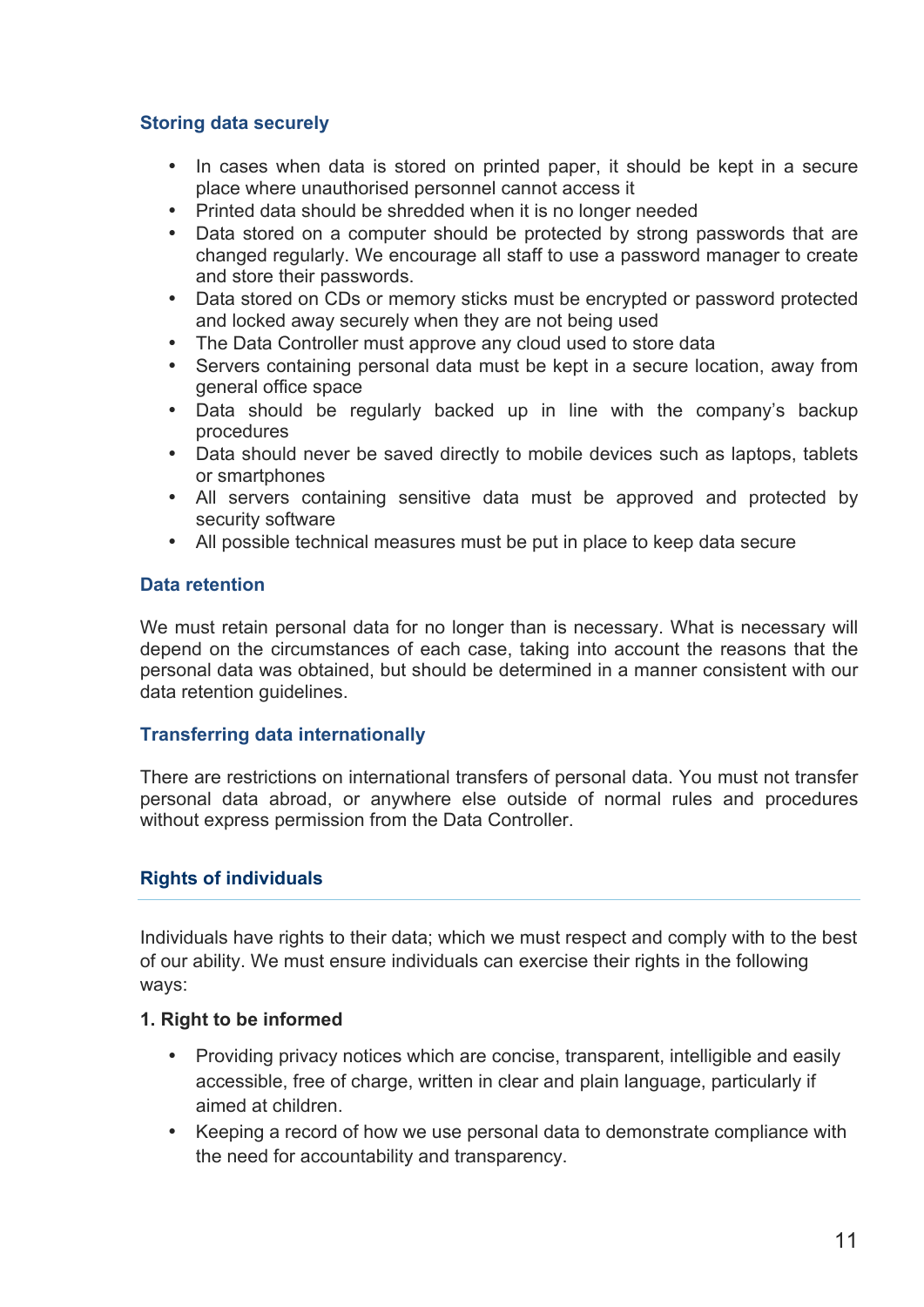# **2. Right of access**

- Enabling individuals to access their personal data and supplementary information
- Allowing individuals to be aware of and verify the lawfulness of the processing activities

# **3. Right to rectification**

- We must rectify or amend the personal data of the individual if requested because it is inaccurate or incomplete.
- This must be done without delay, and no later than one month. This can be extended to two months with permission from the DPO.

# **4. Right to erasure**

• We must delete or remove an individual's data if requested and there is no compelling reason for its continued processing.

# **5. Right to restrict processing**

- We must comply with any request to restrict, block, or otherwise suppress the processing of personal data.
- We are permitted to store personal data if it has been restricted, but not process it further. We must retain enough data to ensure the right to restriction is respected in the future.

# **6. Right to data portability**

- We must provide individuals with their data so that they can reuse it for their own purposes or across different services.
- We must provide it in a commonly used, machine-readable format, and send it directly to another controller if requested.

# **7. Right to object**

- We must respect the right of an individual to object to data processing based on legitimate interest or the performance of a public interest task.
- We must respect the right of an individual to object to direct marketing, including profiling.
- We must respect the right of an individual to object to processing their data for scientific and historical research and statistics.

# **8. Rights in relation to automated decision making and profiling**

- We must respect the rights of individuals in relation to automated decision making and profiling.
- Individuals retain their right to object to such automated processing, have the rationale explained to them, and request human intervention.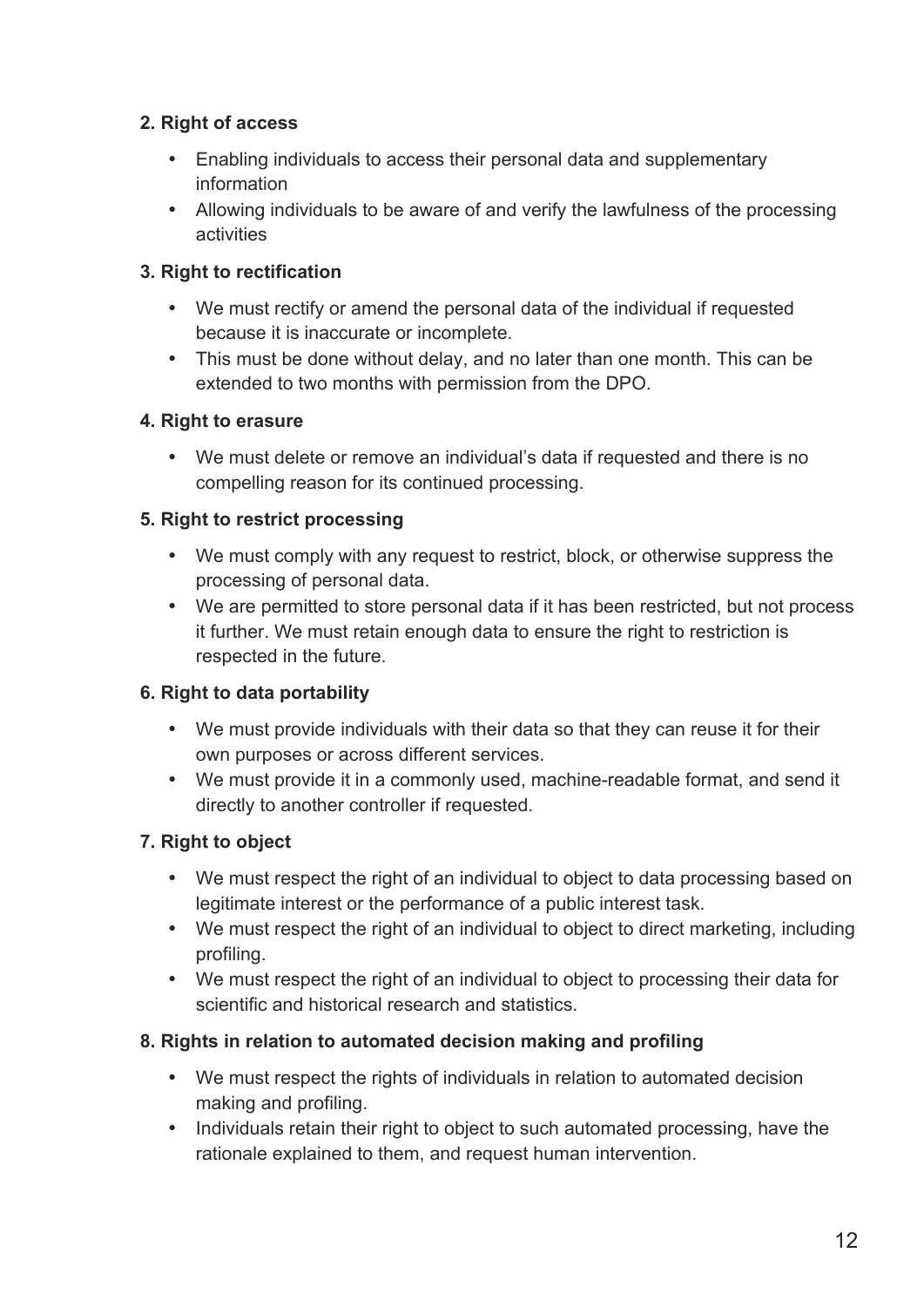### **When to supply a privacy notice**

A privacy notice must be supplied at the time the data is obtained if obtained directly from the data subject. If the data is not obtained directly from the data subject, the privacy notice must be provided within a reasonable period of having obtained the data, which mean within one month.

If the data is being used to communicate with the individual, then the privacy notice must be supplied at the latest when the first communication takes place.

If disclosure to another recipient is envisaged, then the privacy notice must be supplied prior to the data being disclosed.

### **What to include in a privacy notice**

Privacy notices must be concise, transparent, intelligible and easily accessible. They are provided free of charge and must be written in clear and plain language, particularly if aimed at children

The following information must be included in a privacy notice to all data subjects:

- Identification and contact information of the data controller and the data protection officer
- The purpose of processing the data and the lawful basis for doing so
- The legitimate interests of the controller or third party, if applicable
- The right to withdraw consent at any time, if applicable
- The category of the personal data (only for data not obtained directly from the data subject)
- Any recipient or categories of recipients of the personal data
- Detailed information of any transfers to third countries and safeguards in place
- The retention period of the data or the criteria used to determine the retention period, including details for the data disposal after the retention period
- The right to lodge a complaint with the ICO, and internal complaint procedures
- The source of the personal data, and whether it came from publicly available sources (only for data not obtained directly from the data subject)
- Any existence of automated decision making, including profiling and information about how those decisions are made, their significances and consequences to the data subject
- Whether the provision of personal data is part of a statutory of contractual requirement or obligation and possible consequences for any failure to provide the data (only for data obtained directly from the data subject)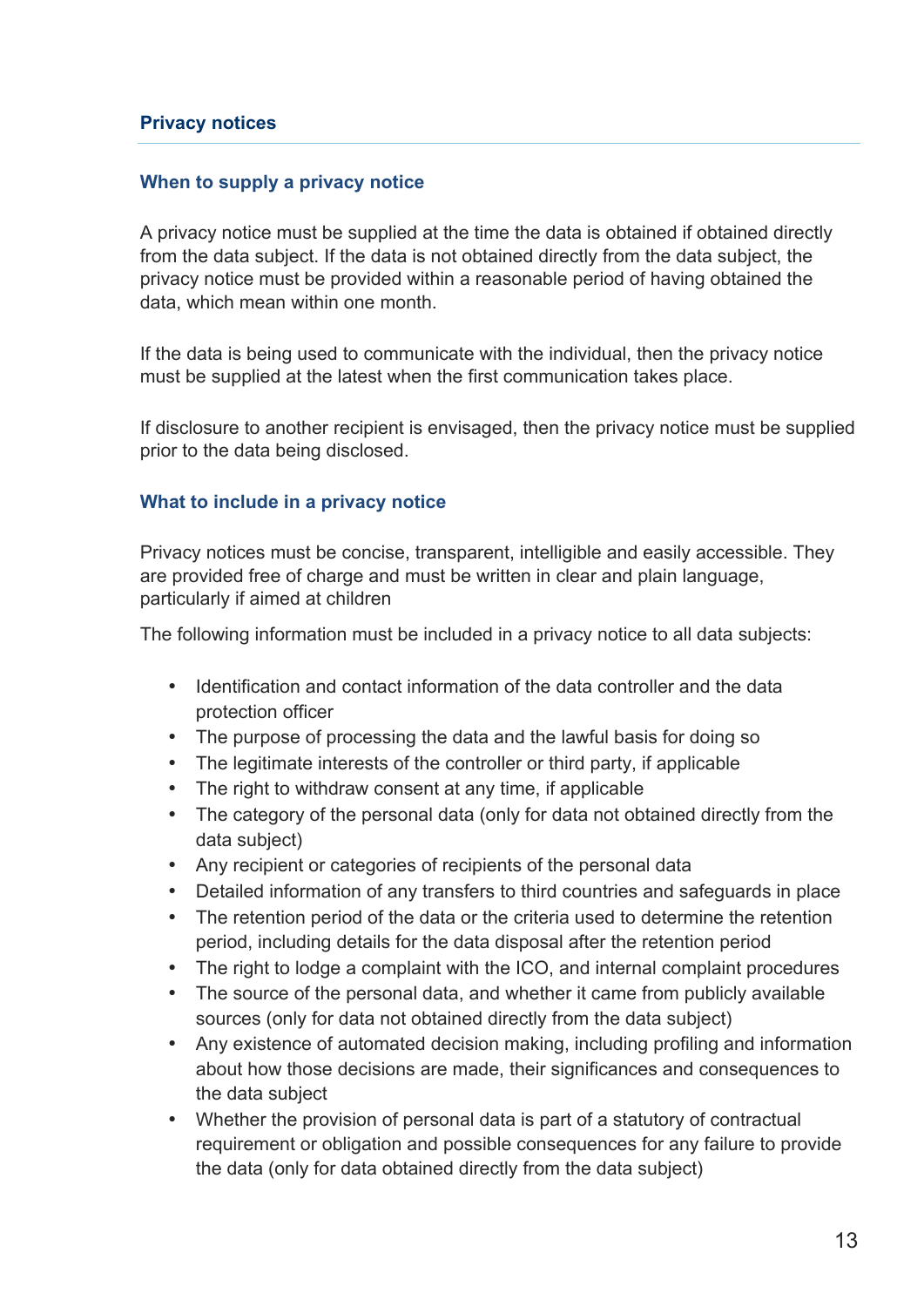#### **Subject Access Requests**

#### **What is a subject access request?**

An individual has the right to receive confirmation that their data is being processed, access to their personal data and supplementary information which means the information which should be provided in a privacy notice.

#### **How we deal with subject access requests**

We must provide an individual with a copy of the information the request, free of charge. This must occur without delay, and **within one month** of receipt. We endeavour to provide data subjects with access to their information in commonly used electronic formats, and where possible, provide direct access to the information through a remote accessed secure system.

If complying with the request is complex or numerous, the deadline can be extended by two months, but the individual must be informed within one month. You must obtain approval from the Data Controller before extending the deadline.

We can refuse to respond to certain requests, and can, in circumstances of the request being manifestly unfounded or excessive, charge a fee. If the request is for a large quantity of data, we can request the individual specify the information they are requesting. This can only be done with express permission from the Data Controller.

Once a subject access request has been made, you must not change or amend any of the data that has been requested. Doing so is a criminal offence.

#### **Data portability requests**

We must provide the data requested in a structured, commonly used and machinereadable format. This would normally be a CSV file, although other formats are acceptable. We must provide this data either to the individual who has requested it, or to the data controller they have requested it be sent to. This must be done free of charge and without delay, and no later than one month. This can be extended to two months for complex or numerous requests, but the individual must be informed of the extension within one month and you must receive express permission from the Data Controller first.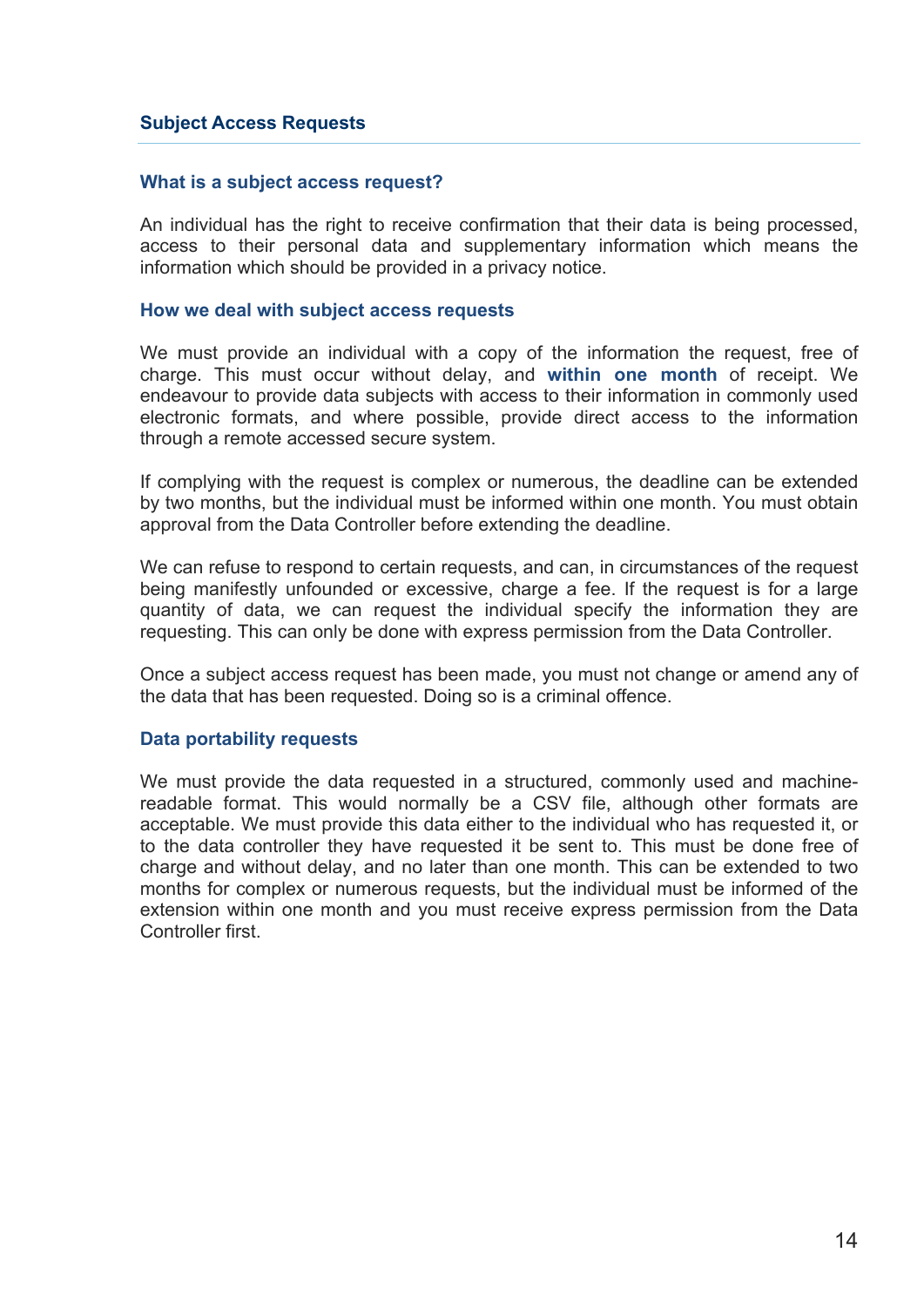## **Right to erasure**

### **What is the right to erasure?**

Individuals have a right to have their data erased and for processing to cease in the following circumstances:

- Where the personal data is no longer necessary in relation to the purpose for which it was originally collected and / or processed
- Where consent is withdrawn
- Where the individual objects to processing and there is no overriding legitimate interest for continuing the processing
- The personal data was unlawfully processed or otherwise breached data protection laws
- To comply with a legal obligation
- The processing relates to a child

### **How we deal with the right to erasure**

We can only refuse to comply with a right to erasure in the following circumstances:

- To exercise the right of freedom of expression and information
- To comply with a legal obligation for the performance of a public interest task or exercise of official authority
- For public health purposes in the public interest
- For archiving purposes in the public interest, scientific research, historical research or statistical purposes
- The exercise or defence of legal claims

If personal data that needs to be erased has been passed onto other parties or recipients, they must be contacted and informed of their obligation to erase the data. If the individual asks, we must inform them of those recipients.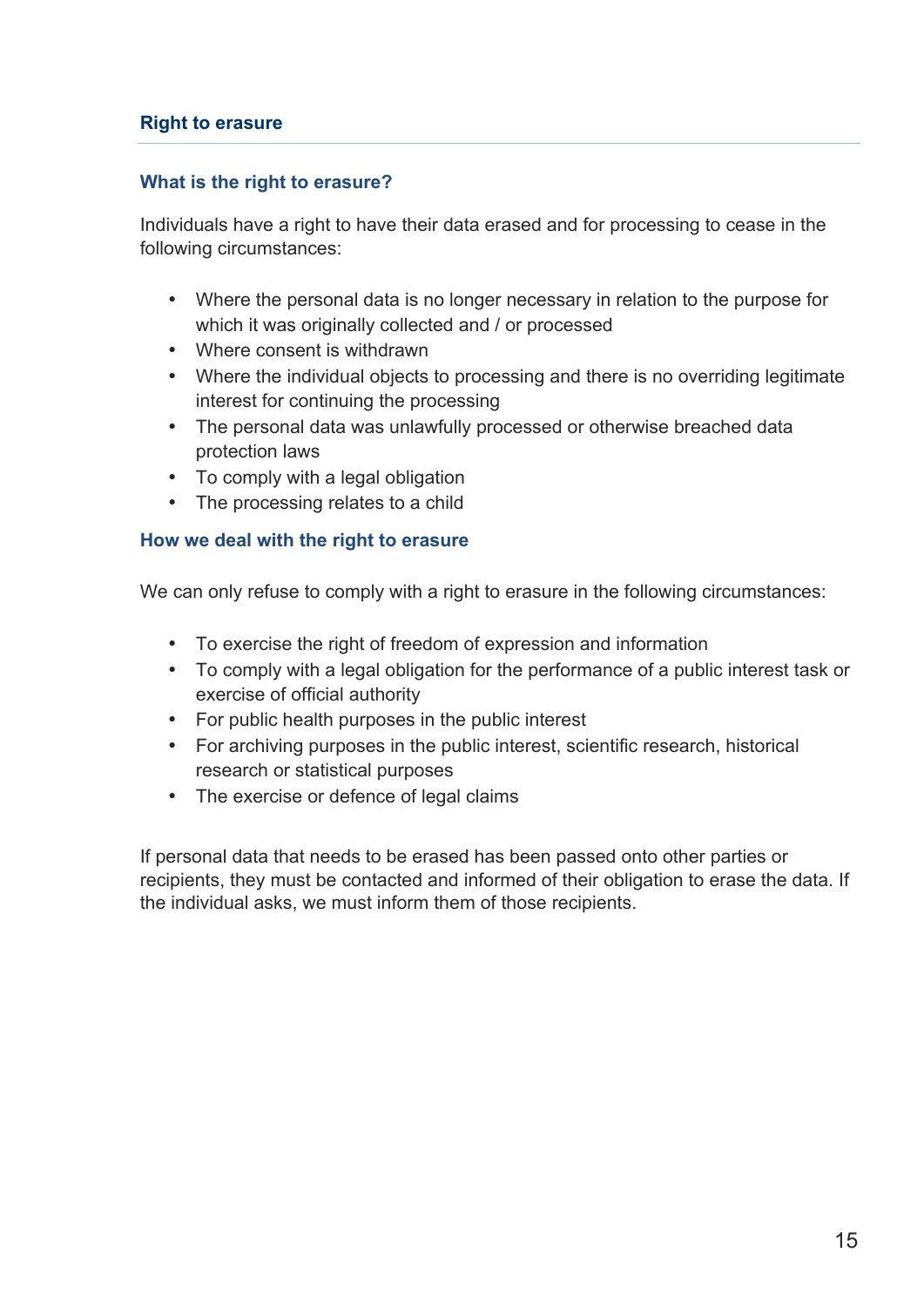# **The right to object**

Individuals have the right to object to their data being used on grounds relating to their particular situation. We must cease processing unless:

- We have legitimate grounds for processing which override the interests, rights and freedoms of the individual.
- The processing relates to the establishment, exercise or defence of legal claims.

We must always inform the individual of their right to object at the first point of communication, i.e. in the privacy notice. We must offer a way for individuals to object online.

# **The right to restrict automated profiling or decision making**

We may only carry out automated profiling or decision making that has a legal or similarly significant effect on an individual in the following circumstances:

- It is necessary for the entry into or performance of a contract.
- Based on the individual's explicit consent.
- Otherwise authorised by law.

In these circumstances, we must:

- Give individuals detailed information about the automated processing.
- Offer simple ways for them to request human intervention or challenge any decision about them.
- Carry out regular checks and user testing to ensure our systems are working as intended.

## **Third parties**

## **Using third party controllers and processors**

As a data controller and data processor, we must have written contracts in place with any third party data controllers (and/or) data processors that we use. The contract must contain specific clauses; which set out our and their liabilities, obligations and responsibilities.

As a data controller, we must only appoint processors who can provide sufficient guarantees under GDPR and that the rights of data subjects will be respected and protected.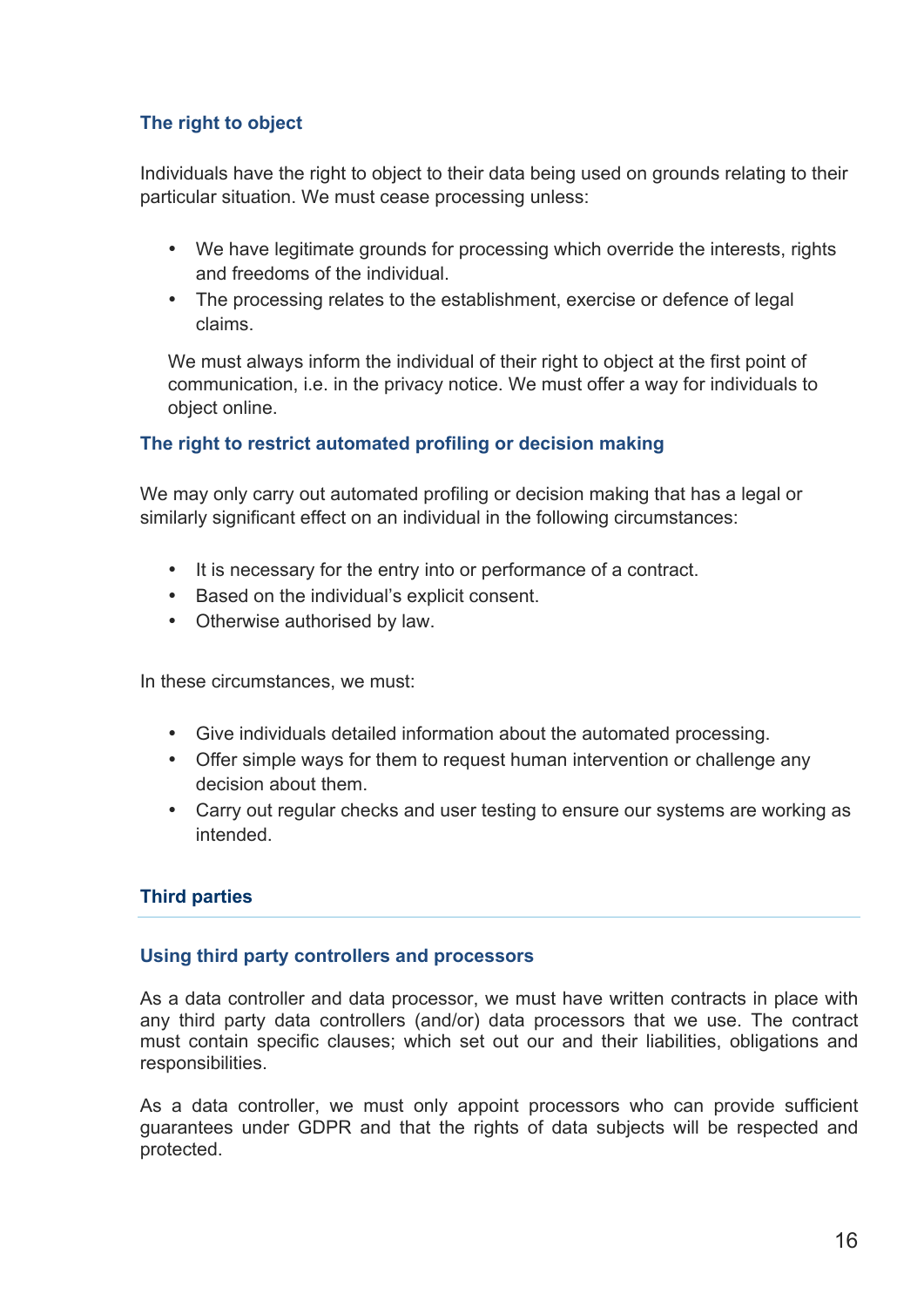As a data processor, we must only act on the documented instructions of a controller. We acknowledge our responsibilities as a data processor under GDPR and we will protect and respect the rights of data subjects.

## **Contracts**

Our contracts must comply with the standards set out by the ICO and, where possible, follow the standard contractual clauses available. Our contracts with data controllers (and/or) data processors must set out the subject matter and duration of the processing, the nature and stated purpose of the processing activities, the types of personal data and categories of data subject, and the obligations and rights of the controller.

At a minimum, our contracts must include terms that specify:

- Acting only on written instructions
- Those involved in processing the data are subject to a duty of confidence
- Appropriate measures will be taken to ensure the security of the processing
- Sub-processors will only be engaged with the prior consent of the controller and under a written contract
- The controller will assist the processor in dealing with subject access requests and allowing data subjects to exercise their rights under GDPR
- The processor will assist the controller in meeting its GDPR obligations in relation to the security of processing, notification of data breaches and implementation of Data Protection Impact Assessments
- Delete or return all personal data at the end of the contract
- Submit to regular audits and inspections, and provide whatever information necessary for the controller and processor to meet their legal obligations.
- Ensure nothing will be done by either the controller or processor to infringe on GDPR.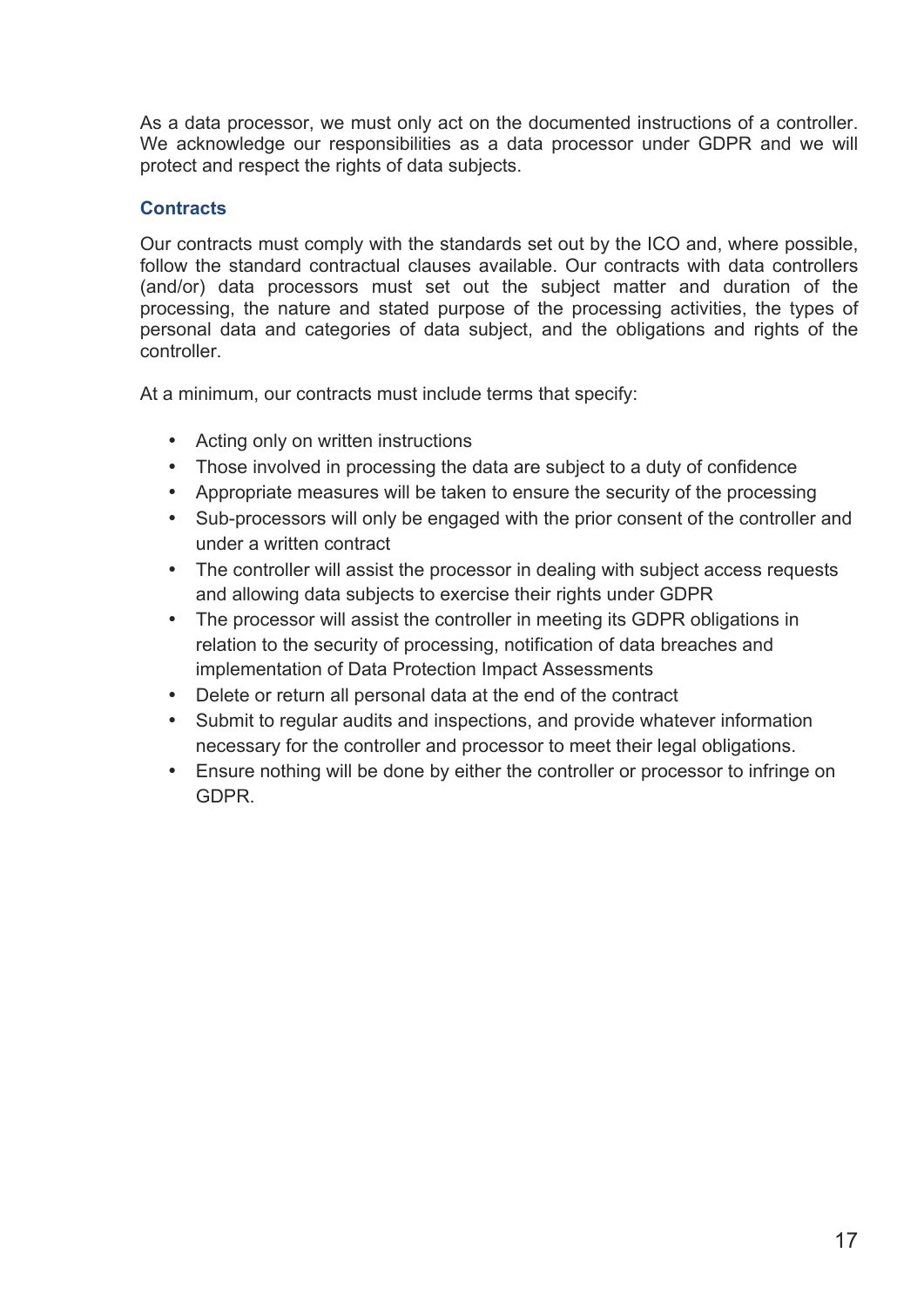### **Criminal offence data**

#### **Criminal record checks**

Any criminal record checks must be justified by law. Criminal record checks cannot be undertaken based solely on the consent of the subject. We cannot keep a comprehensive register of criminal offence data. All data relating to criminal offences is considered to be a special category of personal data and must be treated as such. You must have approval from the Data Controller prior to carrying out a criminal record check.

#### **Audits, monitoring and training**

#### **Data audits**

Regular data audits to manage and mitigate risks will inform the data register. This contains information on what data is held, where it is stored, how it is used, who is responsible and any further regulations or retention timescales that may be relevant. You must conduct a regular data audit as defined by the Data Controller and normal procedures.

#### **Monitoring**

Everyone must observe this policy. The Data Controller has overall responsibility for this policy. **Crux Associates Ltd** will keep this policy under review and amend or change it as required. You must notify the Data Controller of any breaches of this policy. You must comply with this policy fully and at all times.

#### **Training**

You will receive adequate training on provisions of data protection law specific for your role. You must complete all training as requested. If you move role or responsibilities, you are responsible for requesting new data protection training relevant to your new role or responsibilities.

If you require additional training on data protection matters, contact the Data **Controller**